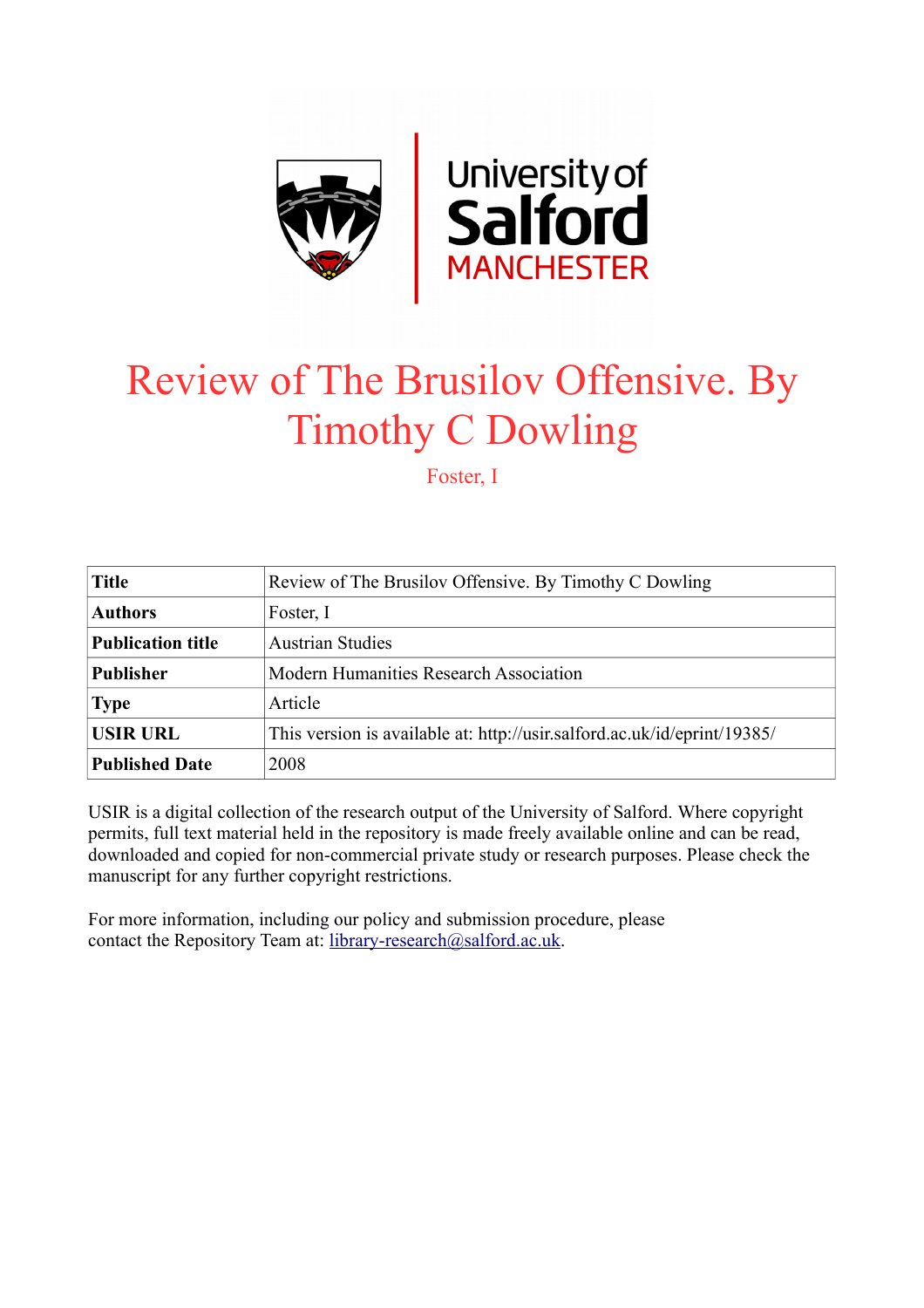*The Brusilov Offensive.* By TIMOTHY C DOWLING Indiana University Press: Bloomington and Indianapolis. 2008. 208 pp. ₤18.99. ISBN 978-0253351302.

The campaign waged by the Russian general Aleksei Brusilov on the Eastern Front from June through to September 1916 destroyed the Habsburg Army as a fighting force and made him a national hero, both at the time and later in the Soviet era as one of the few Russian military commanders who was not an aristocrat. The Brusilov Offensive also cost Russia nearly one million casualties, while Austria-Hungary lost 1.5 million soldiers, of whom 400 000 were taken prisoner. Driven back to the Carpathian Mountains, the Habsburg forces never truly recovered from the series of crushing defeats inflicted on them.

While the Western Front continues to dominate Western European and American perceptions of the First World War, for entirely understandable reasons, it is useful to have a corrective in the shape of a monograph devoted to the contribution of that other equally important theatre, especially as the Brusilov Offensive itself was partly conceived to relieve pressure on the Western Allies.

Professor Dowling"s laudable aim is, as he puts it, to provide a comprehensive view of the Brusilov Offensive "by bringing together sources in German, Russian and English". His German primary sources, given the destruction of many key Imperial German records, are drawn exclusively from the Austrian State Archives. He is able to deliver a blow-by-blow account of the failures of tactical leadership that led to the wholesale annihilation of the Habsburg Fourth Army and the desperate attempts of the German High Command to shore up weakened and demoralised Austro-Hungarian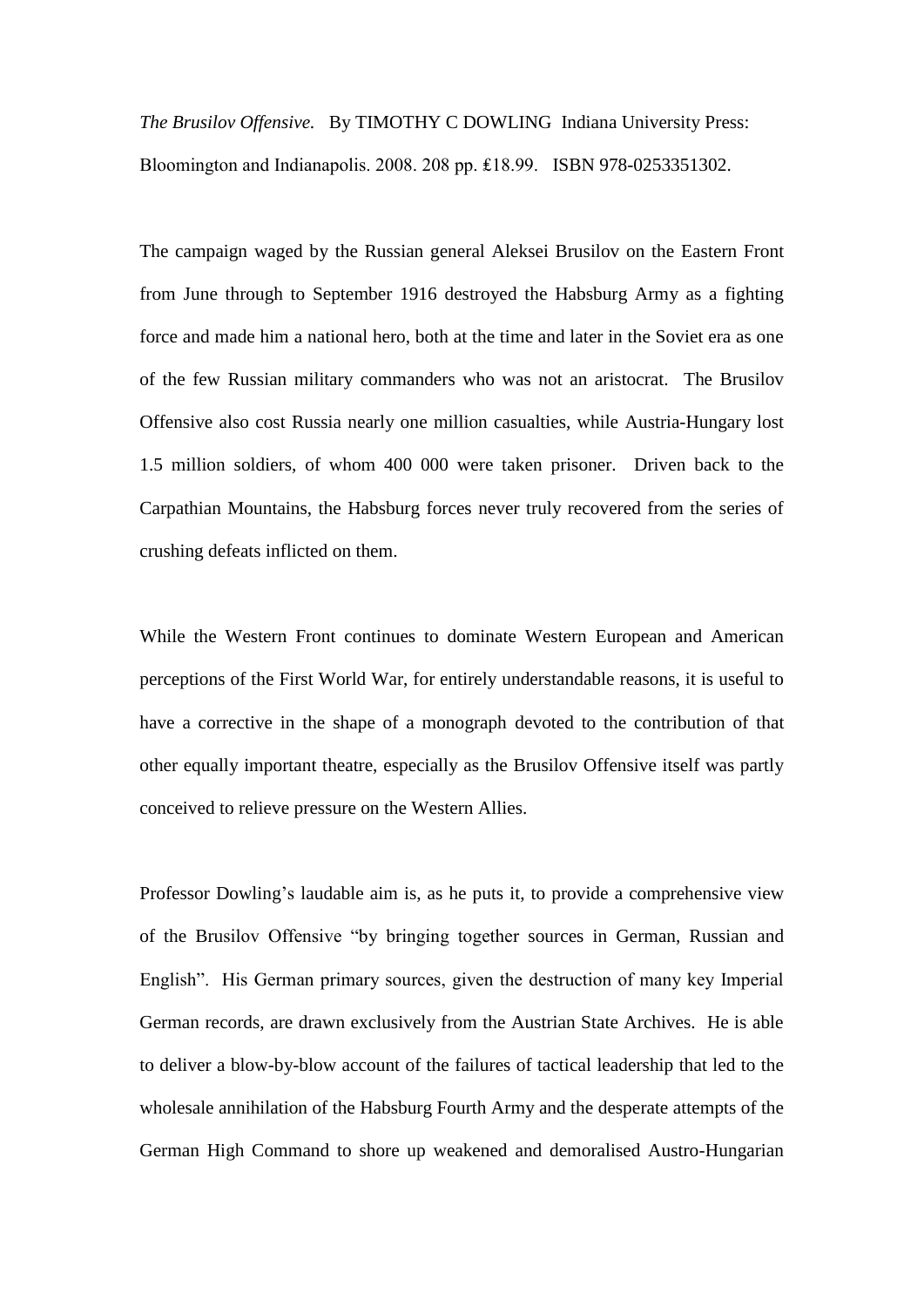units – the metaphor used at the time was that German officers and soldiers would provide "Korsettstangen", corset stays, to steady the line. Although his secondary references in Russian are of an older vintage and much of his German secondary material dates from the First Austrian Republic, Dowling follows more recent US and Austrian research in seeing Brusilov"s tactical innovations on the one hand and the incompetence of Habsburg generals on the other as largely to blame for the collapse, rather than the desertions and unwillingness to fight of unreliable Slav regiments on the Habsburg side.<sup>1</sup> Throughout the 1920s and 1930s former Habsburg officers, led by Conrad von Hötzendorf himself in his monumental, five-volume autobiography *Aus meiner Dienstzeit* (1921-1925) waged an unremitting desk-top campaign of selfexculpation. Dowling's focus on Brusilov's meticulous planning and his exploration of the breakdowns in communication between the Habsburg generals and their soldiers at the front and between the Austro-Hungarian leadership and their German counterparts deal precisely with those long-propagated Habsburg myths. While Brusilov himself blamed his fellow Russian generals for the lack of men and materiel to capitalise on the breakthroughs that ensued, it is clear that his tactics achieved more than intended in that they ensured German domination of Central Europe by removing Austria-Hungary as a military threat and ultimately brought Romania into the war. Both of these developments marked the high point of Russian military achievement in the period but also set the Russian Army on the path to revolution.

At the practical level, however, Professor Dowling"s book has a number of flaws that could easily have been avoided by more scrupulous editing. The table of officer rank equivalencies on p. 47 seems to have German titles listed under the Russian column.

<u>.</u>

<sup>1</sup> See, for example, John Schindler, "Steam-rollered in Galicia: The Austro-Hungarian Army and the Brusilov Offensive, 1916", *War in History*, 2003 10 (1) 27-59 or Graydon A. Tunstall, "Austria-Hungary and the Brusilov Offensive of 1916" *The Historian* 2008 70 (1) 30-53.